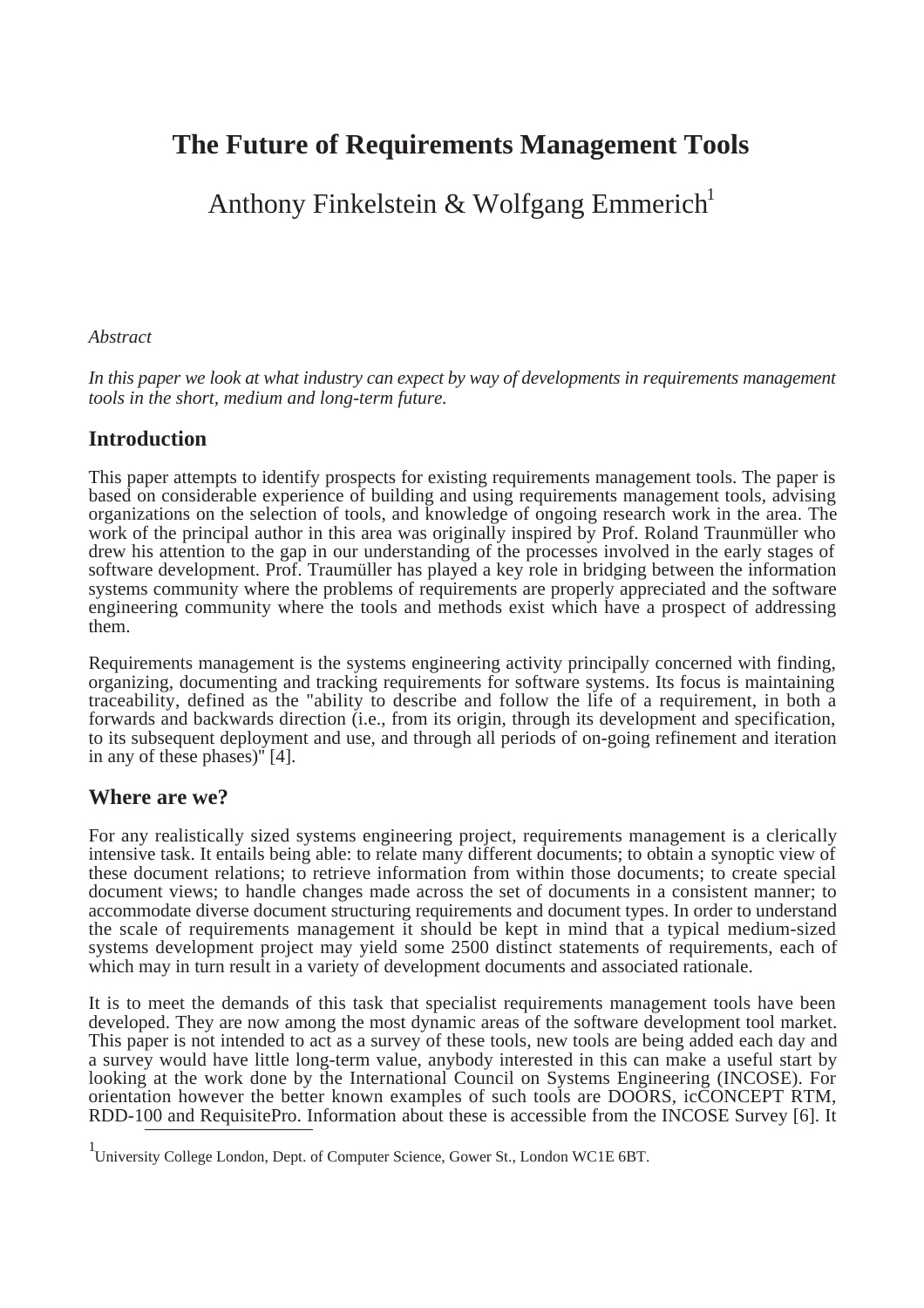is important to understand that the specialist requirements management tools, which are the focus of this paper, are not the only way of maintaining traceability in a systems development project and that some tool support for traceability is embedded within other tools used in the system development process. For a full discussion of this see [4].

Most requirements management tools on the market perform essentially the same core functions. They allow the system developer to import large documents from a variety of standard word processing formats. These documents can be split up into separately managed document elements. The document elements are subject to a rigorous change and version control regime. Relations can be established between document elements and attributes can be associated with the document elements and often the relations. A variety of document views can be generated using both attributes and relations, generally specific traceability views such as traceability matrices. Document templates can be set up and used to create new composite documents. Scripting or query languages provide support for the retrieval of information and the development of project specific views. Simple checks to ensure structural integrity of documents may be performed.

The architecture of the tools have much in common but there are also clear differences. They are generally based on a document repository, which may either be hosted on top of an industry standard database (relational or object-oriented) or a specifically crafted file store. The trade-offs between the different strategies (tailoring and extensibility versus speed and cost) are hotly debated and constitute one of the major distinguishing factors in selling the tools. Most tools provide some simple control for multi-party editing of documents, the granularity of this control is dependent upon the underlying repository. At the front end, the tools generally appear similar to standard document processors. From a user interface standpoint, they provide a number of tools to support work with large hierarchical documents including the ability to work seamlessly in different document views.

Requirements management tools are generic. That is they need to be configured to support specific requirements engineering and system development processes. Configuration is supported by the creation of document templates, schemes of attribute and relation types, and document views. Most tools are sold with some canned processes such as those in the established IEEE and DoD standards. Many of the vendors sell additional consultancy services which help organizations to set up the tools for their specific processes. This constitutes a large part of the vendors offering.

#### **Short-term future**

Over the last three years we have seen a significant expansion and a large number of new entrants into the requirements management tool market. It is difficult to predict whether the market is stable as yet, though the clear emergence of a smaller number of major players seems to indicate that it may be. In this position it seems relatively clear that the short term will be spent attempting to mimic the best features of the competitors. Particularly strong features of competing products, that is ones which have an effect on their capacity to win "beauty" contests among major system development organizations are receiving attention. Illustrative examples of such strong features are the intuitive user interface of DOORS and the ability to strip complex documents and perform extraction from pre-existing documents for which icCONCEPT RTM is noted. This may be judged to be a good thing by purchasers. It is however a precursor to the sort of "feature bloat'' which some well known software packages display.

As most of the products have been under rapid development there is obviously a concern to ensure the robustness of the tools. Being able to handle large sets of document is also a concern. It has proven easy, even for those with considerable experience, to systematically underestimate the sheer scale of the requirements management process for complex systems. Even some of the most well established tools are reported to either be unreliable or have poor performance when presented with very large sets of documents.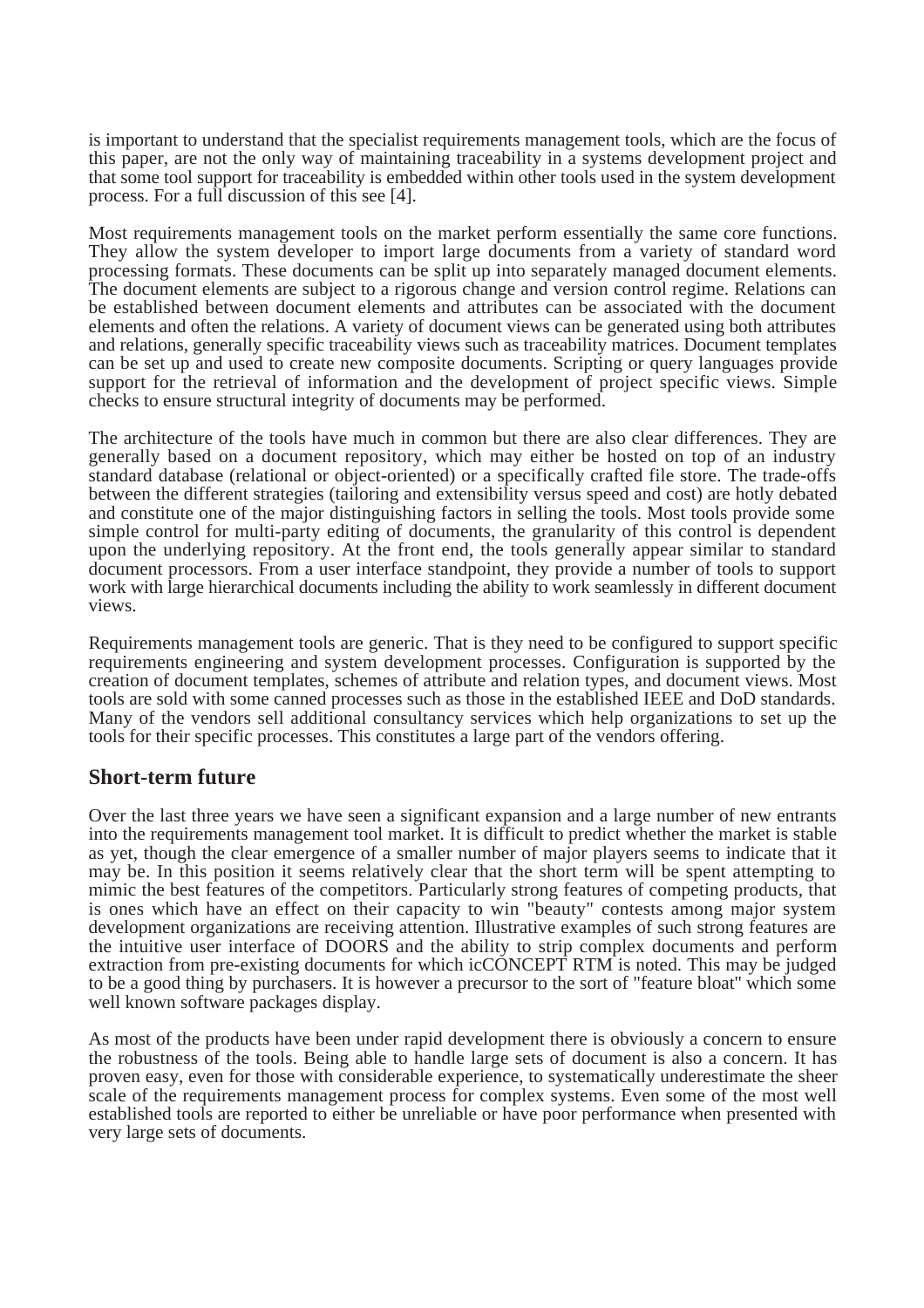It is also possible to detect a subtle shift in focus among vendors. Very many of the large systems engineering organizations, for whom the requirements management problem was clear and unavoidable, have already committed to tools. While it is probably unfair to suggest that the market in this area is saturated it is certainly an increasingly difficult one to penetrate. By contrast there is a vast swathe of small to medium-sized organizations who are only just waking up to requirements management.

It is these organizations to whom vendors are now turning their attention. However, the problems that these organizations face, with respect to requirements management, are different to those of large organizations. A generic tool is of much less use to them, they commonly do not have a well articulated or documented process, and they look to the tool to provide this. In fact this may be the principal benefit of the tool. The process that is supplied must be suitable for a wide variety of settings and must be sufficiently lightweight that it is acceptable to the target group of organizations. In general therefore vendors are paying attention not just to tool features but to the whole "package" which includes processes.

This fits well with another area of development. It should have been clear from the discussion above that most of the core functionality of requirements management tools is dedicated to general document management activities. These activities take place throughout large organizations, not just in systems engineering. Indeed it is reasonable to argue that traceability itself is a general property required to support most document-intensive business processes. The deployment of requirements management tools in other settings is thus receiving attention. Because of the difficulties of obtaining a toe-hold in other business areas, vendors are looking towards areas immediately peripheral to systems engineering, quality management, the archetypal document-intensive business process, is a case in point.

Another area of short-term interest is tool integration. This integration takes a number of forms for requirements management tools: the ability to import documents, and perhaps to retain some structural and formatting information; the ability to establish traceability links between items maintained in the repositories of other tools within the system development process; the ability to maintain the integrity of those links as information on both sides of the link change; the ability to embed items from other tools into requirements documents; integration with a process wide configuration management infrastructure. Integration with specific tools is an important factor in purchase decisions and there is thus continuing work in all these areas with respect to important tools, integration with Rational Rose [12] is a good example. Of course the ease of integration is dependent on the extent to which the repositories at either end of the integration are open. This is a commercially fraught area and the emergence of strategic business partnerships between tool vendors across the development process is interesting to observe.

## **Medium-term future**

Surprisingly the medium-term horizon for developments in requirements management tools is easier to analyse. The dominant issue is distribution. Most of the existing tools are centralized, that is they rely on a repository which may in a few cases be capable of physical distribution but is logically centralized. Though the tools are, for the most part, well suited to small work groups within a single organization they are relatively poorly adapted to highly distributed heterogeneous collaboration. As the dominant trend in systems engineering is towards global organizations, partnerships and inter-organizational working, distribution requires serious attention.

The obvious difficulty with distribution is that it requires major re-architecting of the tools. The direction in which many are looking are the emerging middleware standards such as CORBA and the like. CORBA provides the basic facilities for distributed communication between heterogeneous tools. The OMG is now working towards standardizing formats that are used to exchange model components between distributed and heterogeneous tools [11].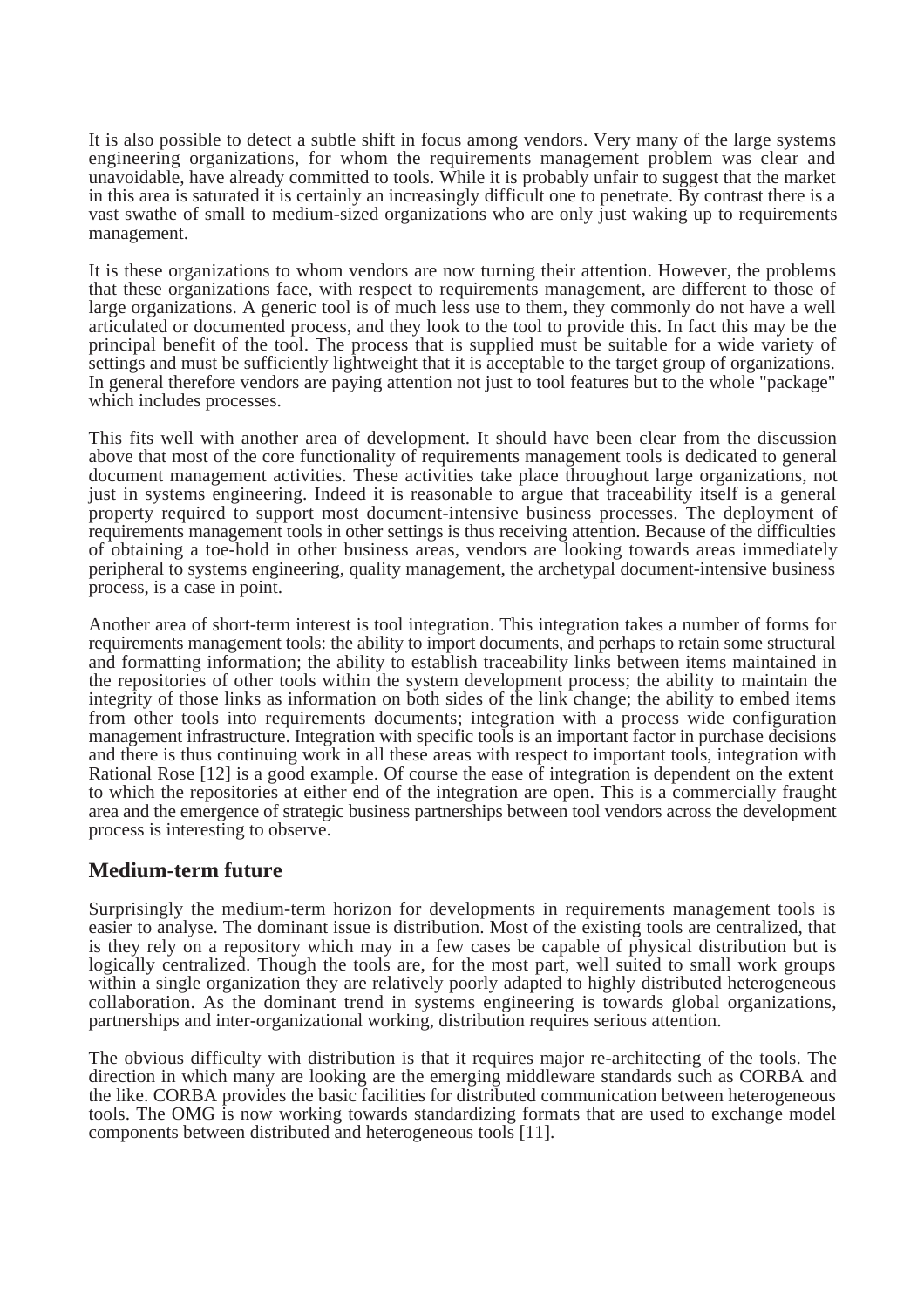Hand-in-hand with distribution is the issue of integration with the Web. Many of the existing products have implemented what might be termed trivial integration. Documents can be imported from HTML and published in it. Document links can be realized as Web hypertext links. Achieving this level of integration requires a minimal extension of tool capabilities and has the benefit that documents become viewable on organizational intranet servers.

With the Web rapidly emerging as the predominant document handling medium for large organizations requirements engineering tools will require a deeper integration with Web capabilities. This will include placing a large part of the front-end of such tools within a browser environment. The obvious limitation in this regard is the static, text-oriented nature of HTML. Developments in Web technologies [9], notably Extensible Markup Language (XML) and related developments such as the Open Software Description Format (OSD) are strongly suggestive of convergence between the capabilities of the Web and requirements management tools and may be exploitable in interesting ways.

Multimedia, notably sound and video, is now cheap and practical. The use of multimedia within software engineering is clearly becoming more than a theoretical possibility. Obvious examples are videos of meetings, recordings of key discussions with stakeholders, video comments by way of rationale from developers. Existing compound document technology, such as Microsoft's COM [2], makes placing multimedia objects within documents straightforward. Actually integrating multimedia in this setting requires more attention and problems such as indexing, retrieval and relating multimedia document elements remain to be fully resolved. From the wider point of view it is unclear exactly what the best way to exploit this technological capability might be, this is an area in which requirements management tool vendors might be expected to take a lead.

#### **Long-term future**

We identify four major areas for long-term development. One of these areas is clearly fore-shadowed by research, the other three are gaps which need to be filled.

It might seem strange after some of the preceding discussion to describe existing requirements management tools as process-free. By this I do not mean generic but rather that process is captured entirely statically in the form of documents and document templates. Post-hoc it is possible to reconstruct a process by looking at the requirements flow-down. Though, by careful construction of the documents and the set of document relations, it is possible to achieve some control of the process execution, this is necessarily limited. Simple questions like "what should I do next" cannot be answered from within the requirements management tool.

The obvious answer to this problem is to integrate requirements management tools with a workflow or process engine. Despite this being an obvious answer it is not very straightforward to achieve. The construction of requirements documents is a highly complex skilled task involving a large amount of context shifting and of what is termed in the collaborative work community situated action. The rather rigid notions of workflow or process which are well suited to routinized tasks are not suitable for application in this setting.

New, tolerant or flexible concepts of workflow which deliver some process support but also accommodate the ways in which people really construct such documents are required. The predominant mode of such support should be guidance rather than the rather rigid, heavy handed, enforcement which have made process engines unacceptable in many software engineering applications [3].

Anybody observing the state-of-practice in requirements engineering cannot help but be struck by a very sharp divide. On one side of the divide sits the vast bulk of industrial practice in which requirements are stated in natural language, and managed in the style discussed above. On the other side of this divide are the modelling methods, increasingly the object-oriented analysis techniques. Some organisations state their requirements in natural language and proceed directly to design.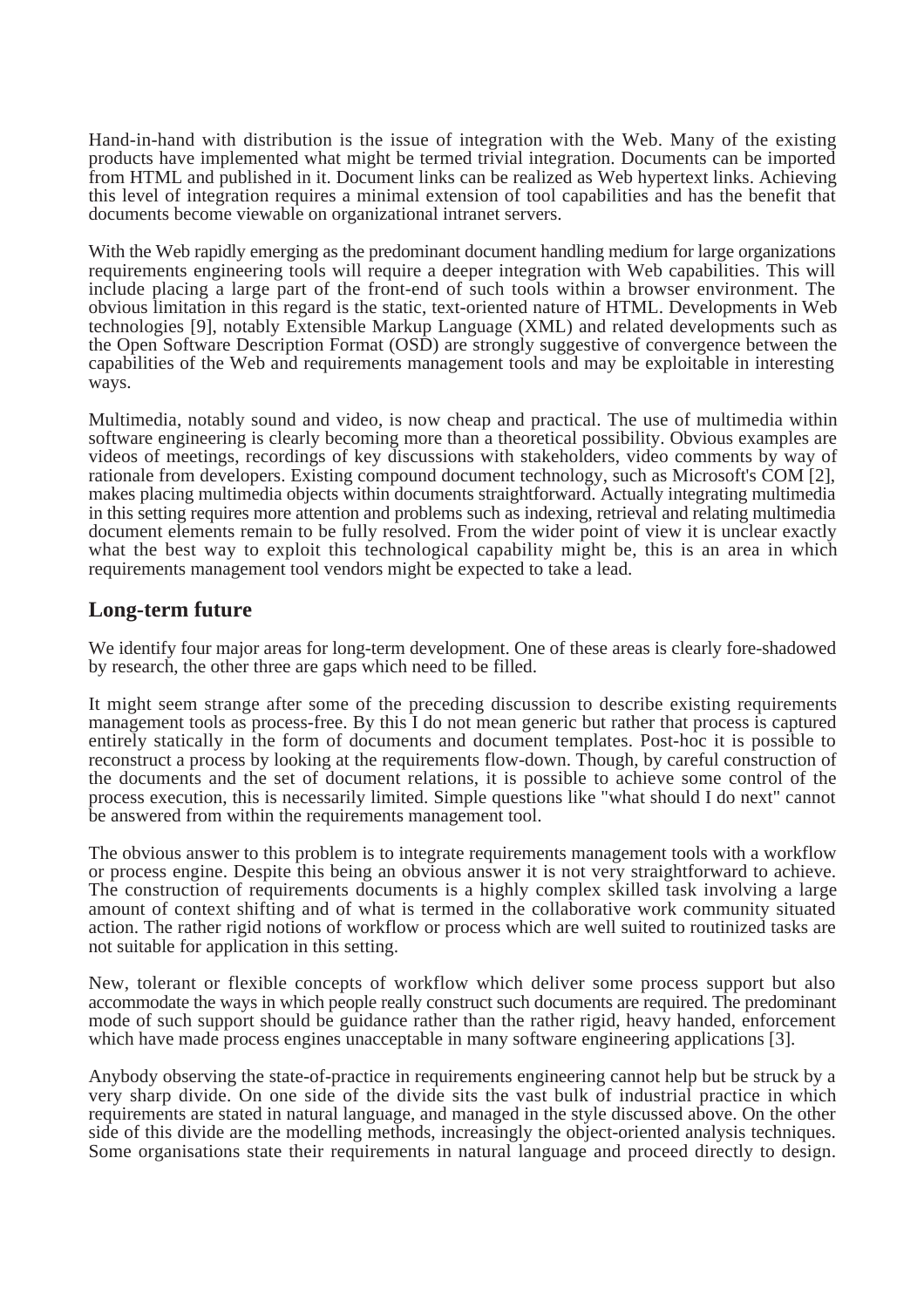Some write their requirements in natural language and alongside this carry out a model-based analysis and then design. Only a relatively few proceed from analysis to design using an unadulterated modelling method.

For long, academics have argued that natural language requirements documents, shot through as they are with ambiguity and inconsistencies that cannot be readily identified, are vestiges of outmoded practice. The persistence of the use of natural language can, they contend, be accounted for by poor training and technology transfer or the inadequacies of current analysis methods (which, of course, they intend to rectify by introducing a new language). The reality belies the story. Most specifications in formal schemes such as Z are accompanied by large bodies of natural language text and are unusable without it.

We argue that the reason that the use of natural language persists in requirements documentation is that it plays a valuable role and furthermore that it is unlikely to be supplanted. This role goes beyond simply providing a means for stakeholders to validate the specifications, though this is in itself very valuable, but is concerned with the essence of the specification task. Requirements refer to the real-world, for the models that result from analysis to be comprehensible it is essential that the correspondences between the components of the model and the real-world phenomena are explicated. Without this the models are airy abstractions.

At the moment we have no very good way of using natural language and modelling together in a synergetic way. At best the two are loosely stuck together rather than being woven into a coherent whole. This is exacerbated by the separation of CASE tool and requirements management tool which will require more than ad-hoc integration to address.

The vision of the future is of what we term "literate modelling" [1]. The basic idea is very similar to Knuth's literate programming [8]. In this vision modelling and natural language documentation are seamlessly bound together and the functionality of CASE tool and of requirements management tool are usable together in a truly integrated manner. The steps that need to be taken to achieve this are largely conceptual if the result is not to be a bloated mega-tool.

Software architecture is now a very active area of research and we have seen the emergence of a number of architectural description languages (ADLs) [10] and schemes for describing architectural styles. Virtually no attention has been paid, to date, to the question of the interplay between requirements and architectures. It is emerging that the selection of a suitable architecture for a system is critically dependent upon the non-functional requirements (performance, load and the like) for that system. Architecting systems and setting out the requirements for systems are much more interdependent than has hitherto been thought. It is clear that this may have implications for the design of both requirements management tools and "architects assistants" [7] but what these implications are clearly requires further research.

Organizations are now increasingly aware of knowledge management. Software development organizations are realizing that their principal asset is their experience, and the knowledge they have gained through that experience. They are taking steps towards establishing corporate knowledge bases which make this asset tangible. Requirements form a key part of this knowledge base, there is thus a need for a shift from managing requirements over the life of a project to managing those requirements as a continuing contribution to general corporate knowledge. What exactly this might entail is rather unclear and depends upon corporate knowledge management and organizational learning becoming more than fashionable tags. Nevertheless, we regard this as an interesting area worthy of attention.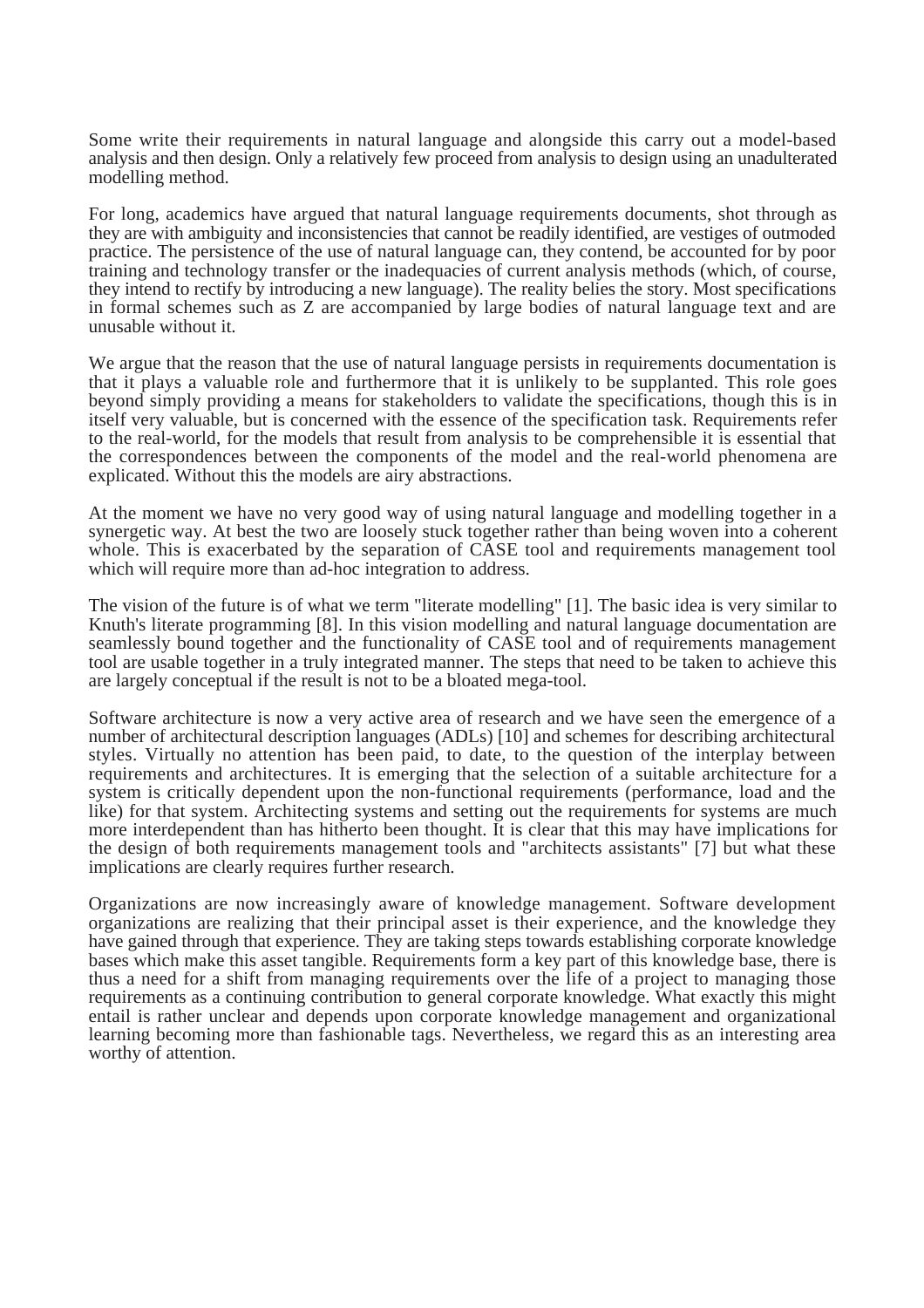# **Conclusion**

Requirements management tools are not a silver bullet. They are a helpful aid to an organization that is able to understand process and is able to manage commitments in a sensible and consistent manner [5].

We have set out in this paper the prospects for requirements management tools and attempted to distinguish developments that can be expected in the short and medium-term future as well as speculating on the long term agenda. In the short-term, we have identified convergence of tool features, robustness, packaged processes, wider business application and tool integration as key developments. In the medium term we have identified distribution, Web-integration, and multimedia as important prospects. In the long-term we have suggested workflow integration, literate modelling, software architecture and corporate knowledge management as constituting highly significant areas of potential development.

Clearly, it is possible to argue with our list of prospects and particularly with our classification of short, medium and long-term items. What seems less arguable is that requirements management tools are set to be at the heart of future development in tools for systems engineering. Organizations that are not riding the curve of developments in these tools may well lose out significantly.

#### **Acknowledgements**

This paper is dedicated to Prof. Roland Traunmüller whose help and encouragement has been of great value and to whom the principal author owes a sincere debt of thanks.

#### **References**

[1] J. Arlow, W. Emmerich and J. Quinn. Literate Modelling - Capturing Business Semantics with the UML. In: J. Bezivin and P.-A. Muller (eds) The Unified Modeling Language: <<UML '98>>: Beyond the Notation, Mulhouse, France, Lecture Notes in Computer Science. 1618, pp. 189-199. Springer Verlag. 1999.

[2] D. Box. Essential COM. Addison Wesley, 1998.

[3] W. Emmerich, A. Finkelstein, C. Montangero, Stefano Antonelli, Stephen Armitage and R. Stevens: Managing Standards Compliance. IEEE Transactions on Software Engineering 25(6). 1999.

[4] O. Gotel and A. Finkelstein. An Analysis of the Requirements Traceability Problem. In Proc.of the 1st Int. Conf. on Requirements Engineering, pages 94–101. IEEE Computer Society Press, 1994.

[5] W. Humphrey, D. Kitson, and T. Kasse. The State of Software Engineering Practice: A Preliminary Report. In Proc. of the 11 th Int. Conference on Software Engineering, pages 277–288. IEEE Computer Society Press, 1989.

[6] INCOSE Tools Database Working Group (DBWG). Requirements Management Tools Survey. http://www.incose.org/lib/index.html, 1997.

[7] K. Ng and J. Kramer and J. Magee. A CASE Tool for Software Architecture Design. Automated Software Engineering, 3(3/4):261–284, 1996.

[8] D. Knuth. Literate Programming. The Computer Journal, pages 97–111, 1984.